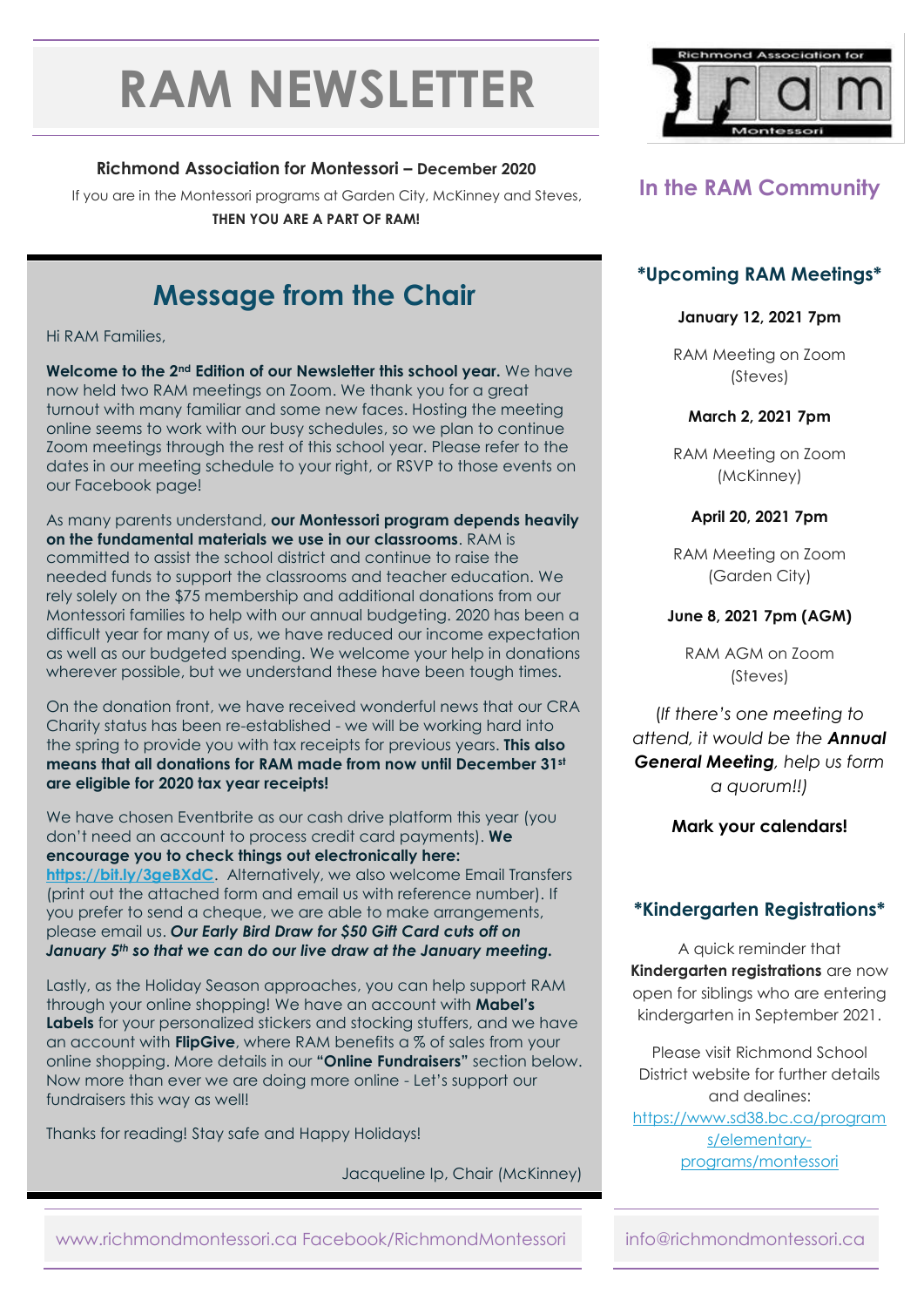## **PARENTS, what can YOU do to help?**

## **1. Take part in the Membership and Cash Drive**

Our primary fundraising source is donations from our families! Our funding goes directly into the Montessori classrooms and program. Take part in the Membership and Cash Drive. We are required to maintain annual memberships (\$75) to facilitate voting on our budget and activities. While there are no minimum required amounts, every donation of \$200 or more will include your annual membership! **<https://bit.ly/3geBXdC>**

*If you want to send us an email transfer or a cheque, please fill out our membership form and email us. If you process through Eventbrite, there is no need to send us an email, we will gather the information electronically.*

## **2. Join us at our meetings and stay engaged.**

Our meetings are generally held every other month, rotating between the three schools (hosted by the school's administrator). This year's meetings will take place on Tuesday evenings at 7pm on Zoom. Check our schedule, visit our website and Facebook events for more updates!

## **3. Questions, comments, suggestions, or ideas?**

We welcome your ideas, suggestions and feedback. Consider helping us with idea implementation! Email us at info@richmondmontesori.ca or contact us on our Facebook page. We'd love to hear from you!

## **Online Fundraisers**

#### **If you have other Fundraising ideas that may benefit RAM, please let us know!**

**Mabel's Labels** – Take things back from the "Lost and Found"! Personalized labels are great to use and fun as gifts. Click on our link or visit their website and select "Support a Fundraiser". Type in "Richmond Association for Montessori".

#### [https://mabelslabels.ca/en\\_CA/fundraising/support/](https://mabelslabels.ca/en_CA/fundraising/support/)

Free shipping, always!

**FlipGive** – Our campaign will run all year long, but our proceeds can only be collected once we hit \$100 threshold. Come help us by clicking through to get to your shopping needs! Visit the website at:

#### <https://scotiabankhockeyclub.flipgive.com/f/1172093>

Current cashback examples include: Amazon.ca gift cards are 1% cash back, Indigo / Chapters at 4-6%; Starbucks ecards at 3%; Sephora at 2%; Gap and Old Navy at 2%; wayfair at 3%; itunes at 2% and more! Click the link above for current details, join our team, download the app!



## **2020-2021 RAM Execs**

**Chair:** Jacqueline Ip (M)

**Treasurer:** Daphne Yen (S)

**Secretary:** Aliaa Elkhashab (S)

### **Social Media / Webmaster:**

Sonja Starke (GC), Lydia Liu (S), Faye Huang (S)

**Fundraising:** Lydia Liu (S), Winnie Ng (S)

**Steves RAM/PAC Liase:** Justine Ross (S)

#### **McKinney RAM/PAC Liase:** \***position available**\*

**Garden City RAM/PAC Liase:** Sonja Starke (GC)

**Members at Large:** Rika Motohashi (S), Doris Lin (S), Fiona Yuen (S)

#### **Annual Cash Drive**

*ALL MEMBERSHIP AND CASH DRIVE FORMS RECEIVED BY TUES, JANUARY 5TH WILL BE ENTERED INTO A PRIZE DRAW FOR A \$50 GIFT CERTIFICATE!!*

www.richmondmontessori.ca Facebook/RichmondMontessori info@richmondmontessori.ca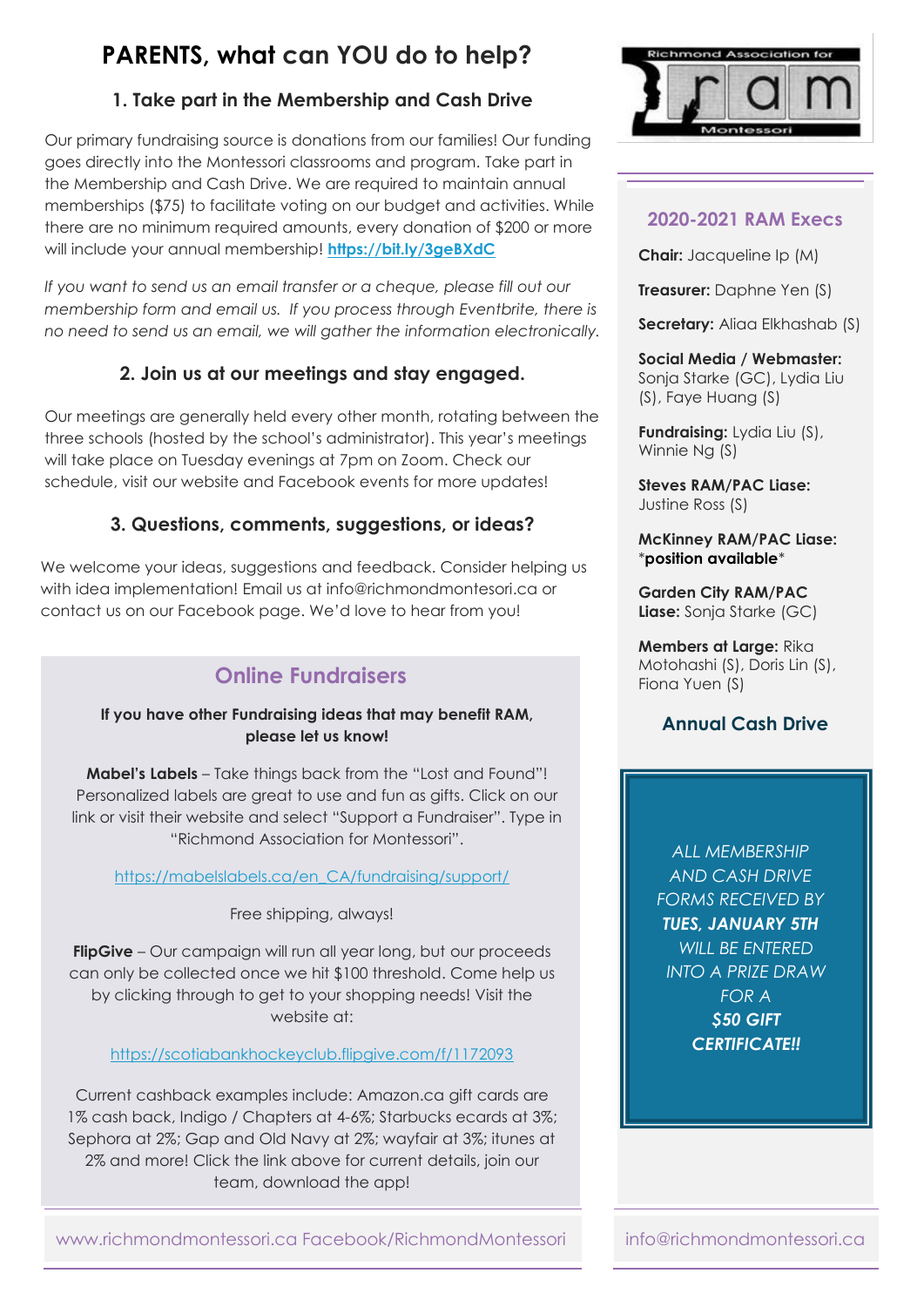

# **RAM MEMBERSHIP AND CASH DRIVE 2020-2021**

**We encourage membership fee and donations to be processed electronically here: <https://bit.ly/3geBXdC>**

*2020 has been a difficult year, we have reduced our income expectations as well as our budgeted spending. If you're able, please consider donating with your membership this year. If you're unable to donate at this time, there are other ways you can support RAM! Please let us know if you have any additional fundraising ideas!*

## **Who is RAM? If your child is in the Montessori Program, YOU are!**

The Richmond Association for Montessori (RAM) [is made up of families of Montessori](http://gardencity.sd38.bc.ca/)  [students at](http://gardencity.sd38.bc.ca/) *[Manoah Steves,](http://gardencity.sd38.bc.ca/) [Garden City and](http://gardencity.sd38.bc.ca/) [James McKinney](http://mckinney.sd38.bc.ca/) [Elementary](http://gardencity.sd38.bc.ca/)* [schools, who](http://gardencity.sd38.bc.ca/)  [work together with the](http://gardencity.sd38.bc.ca/) [school district](http://www.sd38.bc.ca/) [a](http://www.sd38.bc.ca/)nd school administration to support the Montessori program in Richmond. We are uniquely structured to help our children's education!

## **Why become a RAM Member and stay involved?**

- As a registered organization, we maintain annual paid memberships to stay active
- RAM is funded by parents, our classrooms benefit from our memberships and donations
- Our funding goes to support additional classroom materials and resources; bursaries for teacher development; and Montessori conferences and workshops

## **How can you help?**

- **Renew as / become a Member of RAM:** \$75/family Membership Fee (no tax receipt on fees)
- **Donate additional amount any time:** tax receipts will be issued for donations more than \$10
- **Donate \$200+** and your Membership Fee is **included** (tax receipt for the **full amount**)
- **Attend** RAM meetings or volunteer with us!

*To receive a tax receipt for the 2020 tax year, payment must be made no later than December 31st 2020. Otherwise, tax receipts will be issued for the 2021 tax year.*

## **EARLY BIRD DRAW!**

Get your RAM Membership Fees in before **January 5th 2020** and be eligible to win a \$50 Gift Card!



#### **GET INVOLVED THIS YEAR! STAY ENGAGED WITH US!**

Support RAM and the Montessori program in Richmond. Become a member and attend a meeting, visit our **website** [www.richmondmontessori.ca,](http://www.richmondmontessori.ca/) email us at info@richmondmontessori.ca, or visit our **Facebook** (RichmondMontessori) page We have a **WeChat** group (email us for the latest QR code)